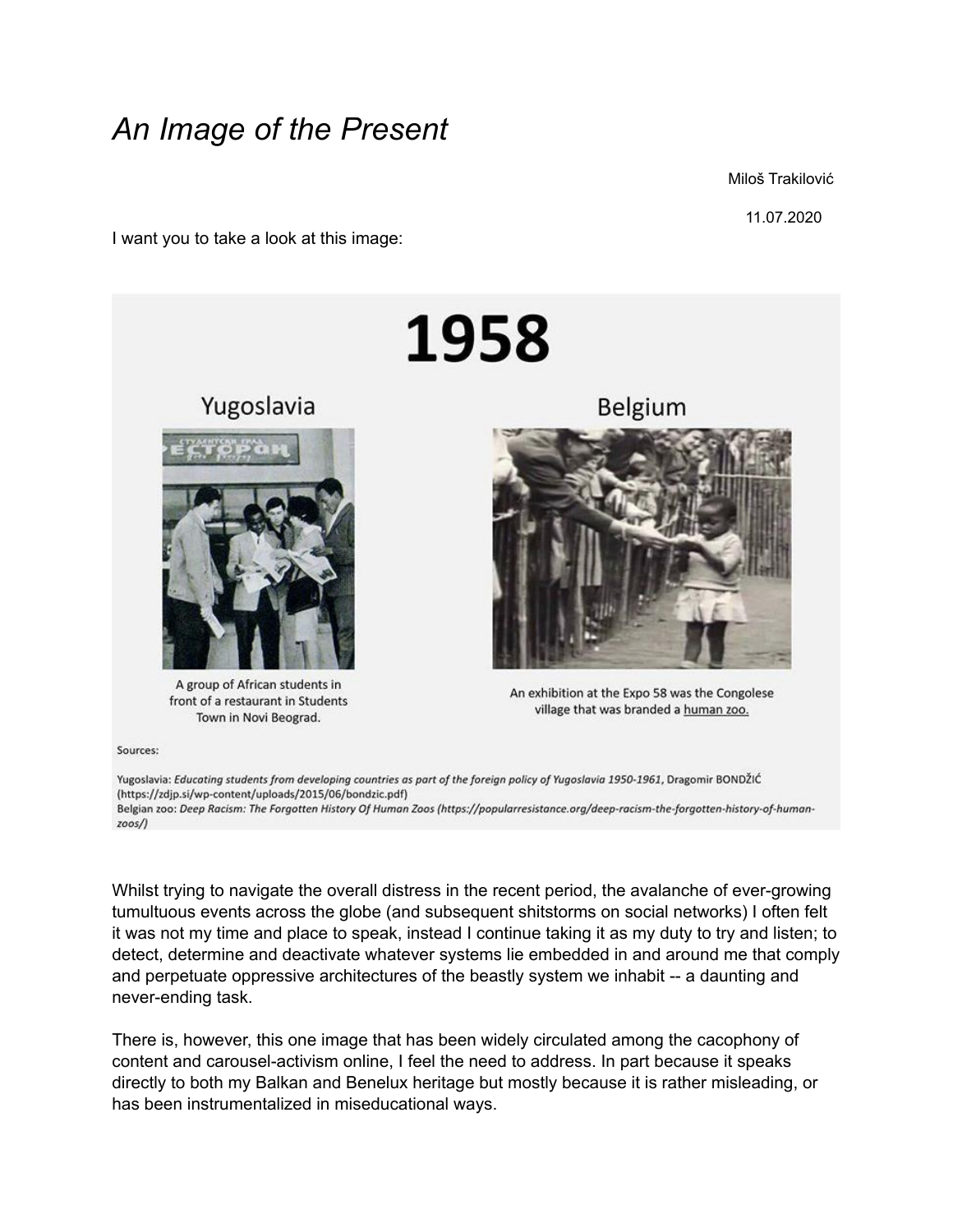This image was montaged, modulated and subsequently disseminated online amidst the ongoing #BlackLivesMatter movement to illustrate how there is 'no history of racism in the Balkans'. This is incorrect. There is, like in all corners of this world, still, a pronounced presence of racism. In the Balkans it persists most notably toward the Romani population, but it manifests in many, many forms of oppression and aggression toward any minority, migrant or misfit.

The life captured in these images is not representative of any absolute truth. The fabric of everyday life simply cannot have been entirely anti-racist on the left or eminently racists on the right. The effectiveness and power of such forms of representation -- of images -- is never asserted by the candour of the life captured in them but by their ability to wield identification and spawn ever deeper attachments to concepts of being and belonging. To identity.

But beyond the surface level these two pictures reveal something other than just the chronicles of the particular social realities they captured. They are representative of very divergent political and economic frameworks as well as wider historicities to which they belong.

Yugoslavia was certainly no utopia, but its constitution was constructed on serious anti-fascist, anti-colonial and anti-capitalist foundations. What the image on the left encapsulates is not merely an aspiration for a diverse commonality, but a consistent socio-political program supporting that; under which its institutions, its internal politics as well as its foreign policies were governed, most notably exemplified through the formation of the non-aligned movement founded in Yugoslavia amidst the cold war era, which included huge parts of Africa, South-America and Indo-Asia. This was a large-scale attempt to organize life differently, to assemble and belong differently. A history and legacy largely wiped out and dispelled from our Western imaginary.

The image above is not a single frame image but a montage of two pictures on a grey surface sent into the world as one. Merely aligning these two pictures reduces the full scope of the complexities they carry and antagonizes their politics as separate and opposing realities; principles that easily pave the way toward perpetual forms of exclusion, aggression and delusive dissociation. It also upholds imaginary projections and forceful categorizations such as 'East' and 'West' 'black' and 'white'. Truth is, no matter how imaginary or constructed, the realities and identities such categorizations have consolidated over time, cannot be denied.

I'm aware of this, but in all honesty, I do not want to "do *my* research" or "educate *myself*" -- the fact that right now we must, testifies to what extent we have been left to our own devices by the systems that are supposed to govern us. To what extent our institutions, politics and policies still rest on colonial apparatuses of conquest and conquership. And while we are rightfully and inescapably disassembling and disowning elements from this barbed history by bringing down monuments erected on the premises of a tyrannical past, our own stories of history-in-themaking are being actively erased by instruments of global domination.

Algorithmic shadow banning, AI racial bias and predictive pattern behaviors are all programmed and embedded in the very tools and technologies we use to rival power. They are often imperceptible, just as the systems and structures that curb the wealth of the world to harbour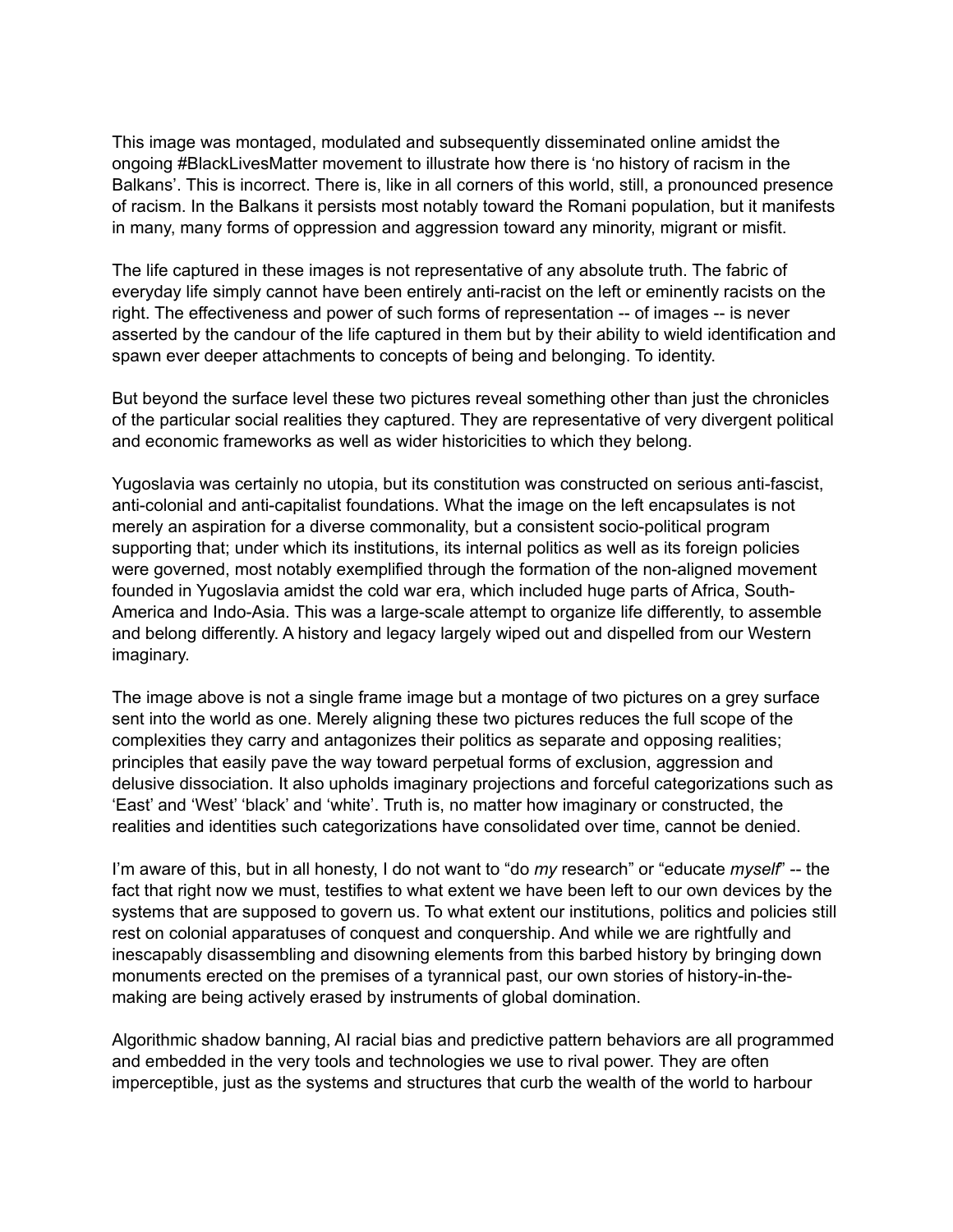growingly disproportionate and unprecedented dimensions of inequality. What is oppression other than a product of inequality?

The frightening and consoling part lies perhaps in the fact that all systems can tower to collapse.

But today's crisis is not only contained by an awakening to the fact that things have collapsed or are ruined, it is instead the cruel realization that we continue living through such ruins. Antonio Gramsci described this state as an *Interregnum*: a state in which crisis consists precisely in the fact that the old is dying and the new cannot be born. In this *Interregnum*, he says, a great variety of morbid symptoms appear. How to cope?

To this day I haven't formulated an answer but I continue living in the acknowledgement that, despite the overwhelming power of all the systems of domination which are continually trying to kill us, they never quite become us. There are lessons to be learned from history. Historic recurrence is a concept, not a modality. History can, but mustn't repeat itself. Solidarity is what can affect the difference.

## Why solidarity?

For compassion to thrive it can often be enough to align different perspectives. To draw parallels between experiences and points of view in order to make feelings and histories, not compatible, but transparent. Solidarity, I believe, is more than just assembly and transparency. For solidarity, it is not enough to montage different perspectives and assemble lived experiences. There is the persisting challenge to recognize differences as part of a bigger whole, in all their painful and fragmentary differentiations.

Solidarity therefore isn't emitted from a clean slate by simply putting things aside or by assuming that we could ever experience the extent of each other's pain. It is a binding awareness that requires adjustments in depth of field, in how we look at and engage with one another. Not a blank page but a colorless grey zone that surfaces each time we choose depth over distance.

The surface on which the above images are montaged is hard to identify at first. It is a carefully composed colorless gray tone designed to have minimal effect in how we perceive images. A spectral presence that has no opposite color because this tone doesn't exist on the color wheel. The surface on which this montage took place is not just a neutral zone or a blank page. It is the binding wheel; a political field, a potentiality from which to act and organize. Right now.

Take another look at the image above.

This image is not an image of the past. It is an image of the present. It speaks to the here and now. It does not merely represent how things once were, it anticipates how they still can be. This image is an image of today: it shows two pictures from 1958.

Father was 3 years old. Our mothers were not yet born.